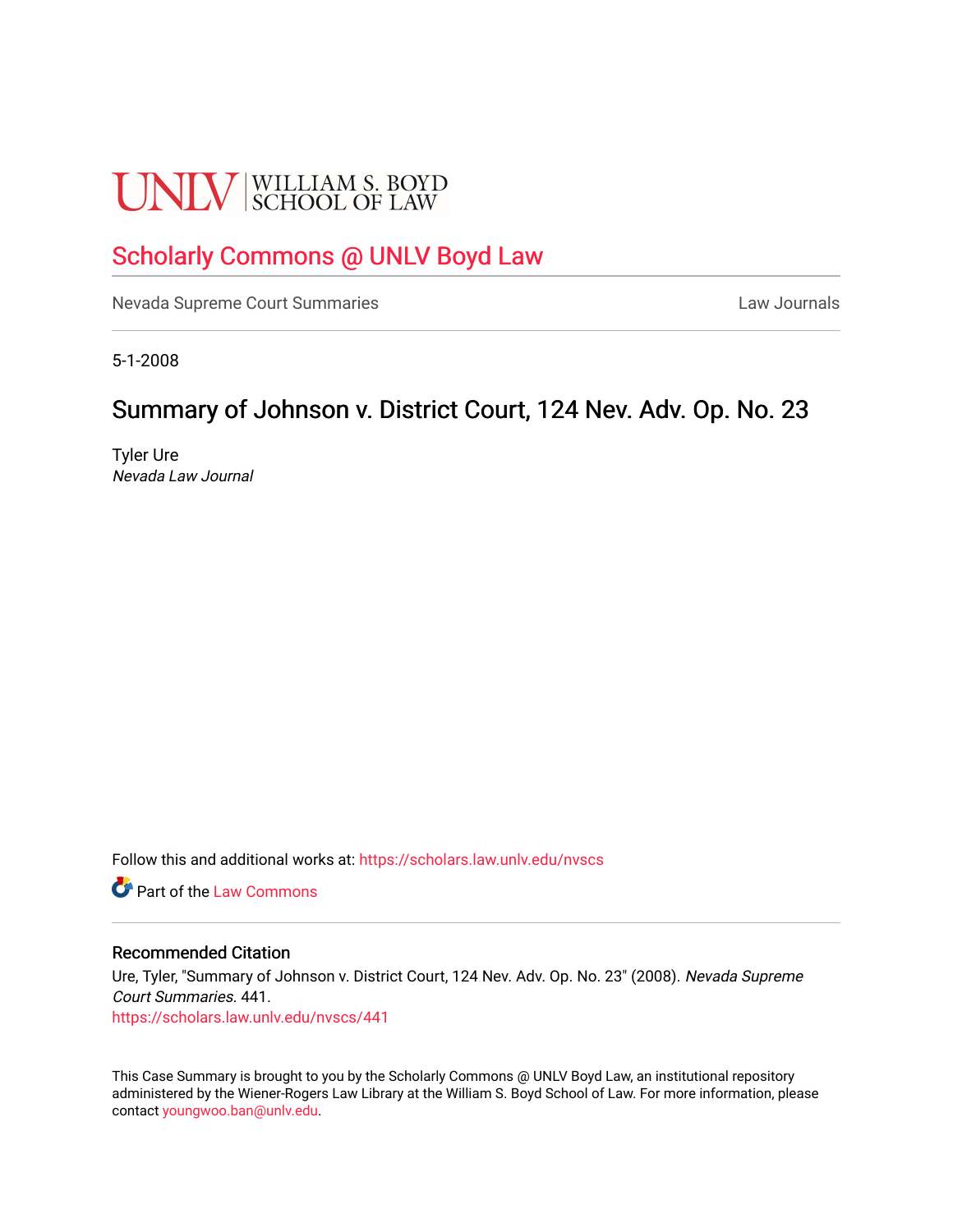## **Johnson v. District Court 124 Nev. Adv. Op. [N](#page-1-0)o. 23 May 1, 2008[1](#page-1-0)**

### **Family Law–Sealed Records and Gag Order**

#### **Summary:**

 Petition for Writ of Mandamus or Writ of Prohibition challenging a district court order sealing a divorce case and a gag order restricting all parties and their attorneys from discussing the case with the public.

#### **Disposition/Outcome:**

 Writ of Mandamus granted directing the district court to vacate its order sealing the records and the gag order. The district court was obligated to maintain the divorce proceedings public status. The district court abused its discretion by issuing an overly broad gag order.

#### **Factual and Procedural History:**

 Petitioner Jane Elizabeth Johanson and real party in interest Robert W. Lueck, a district court judge at the time, obtained a divorce in 1999. After a failed bid for reelection in 2004, Lueck filed a motion to reduce child support payments. The district court entered an order reducing payment.

 During a hearing on a motion to correct clerical errors, Lueck stated he was running for judge again and he did not want the arrears to be used against him. Following the hearing the district court entered an order sealing the entire case file and sua sponte issued a gag order.

#### **Discussion:**

 NRS 125.110 provides that divorce actions "shall" remain public record. The Court concluded that under the plain language of NRS 125.110, the district court has no discretion in divorce cases to seal pleadings.

 A district court may only enter a gag order when "(1) the activity restrained poses either a clear and present danger or a serious and imminent threat to a protected competing interest, (2) the order is narrowly drawn, and (3) less restrictive means are not available."<sup>[2](#page-1-1)</sup> The district court failed to consider whether publicity would pose a serious and imminent threat to a competing interest. Because the judicial campaign had no apparent bearing on a protected interest, the district court's gag order did not satisfy the

 $\overline{a}$ 

<span id="page-1-0"></span><sup>&</sup>lt;sup>1</sup> By: Tyler Ure

<span id="page-1-1"></span><sup>&</sup>lt;sup>2</sup> Levine v. US Dist. Court for C. Dist. Cal., 764 F.2d 590, 595 (9th Cir. 1985).